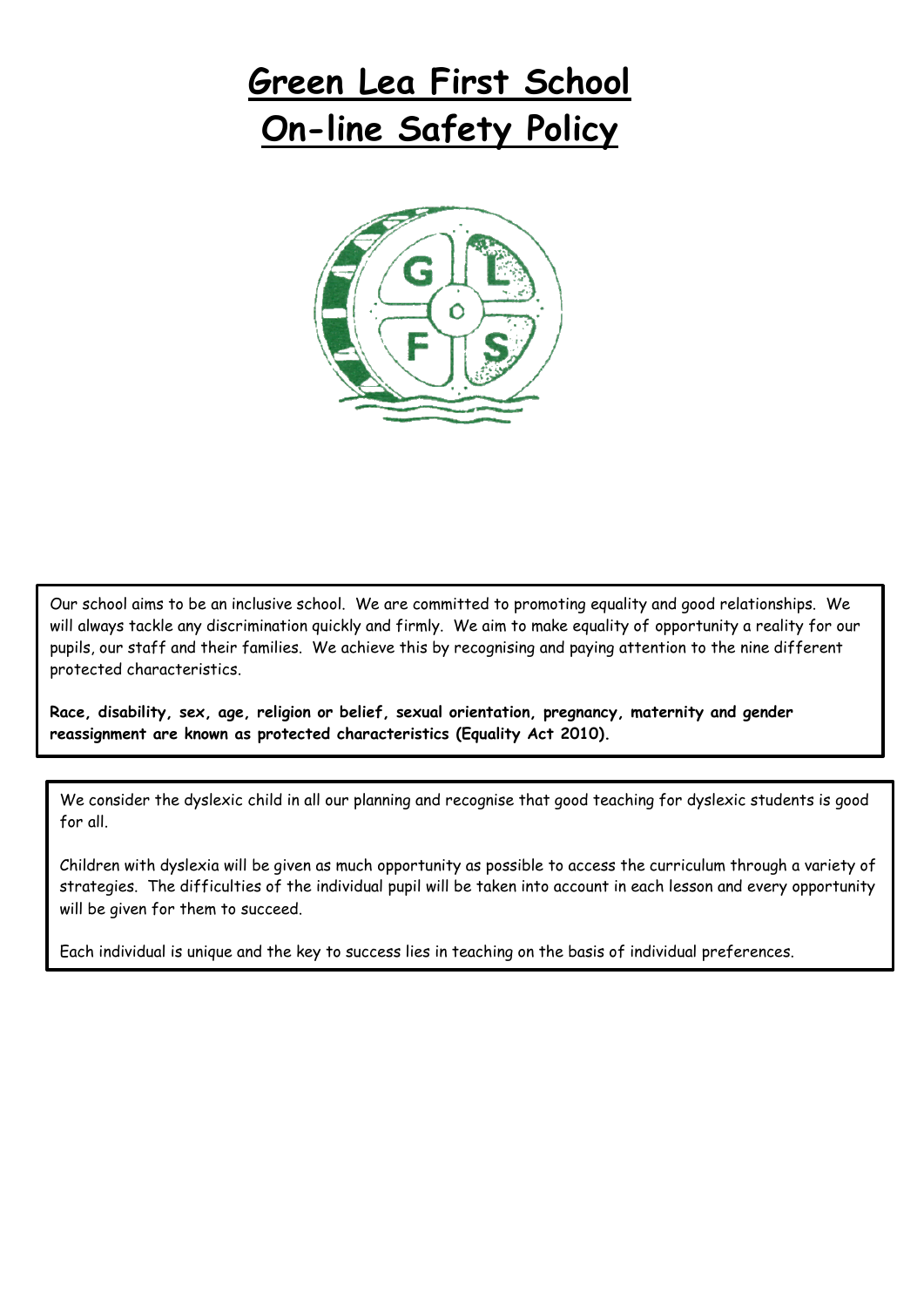## **On-Line Safety Policy**

## **Introduction**

This policy applies to all members of the school community (including staff, pupils, volunteers, parents / carers, visitors, community users) who have access to and are users of school ICT systems, both in and out of the school. Education and Inspections Act 2006 empowers Headteachers to such extent as is reasonable, to regulate the behaviour of pupils when they are off the school site and empowers members of staff to impose disciplinary penalties for inappropriate behaviour. This is pertinent to incidents of cyber-bullying, or other on-line safety incidents covered by this policy, which may take place outside of the school, but is linked to membership of the school. The 2011 Education Act increased these powers with regard to the searching for and of electronic devices and the deletion of data. In the case of both acts, action can only be taken over issues covered by the behaviour policy.

The school will deal with such incidents within this policy and associated behaviour and anti-bullying policies and will, where known, inform parents / carers of incidents of inappropriate on-line safety behaviour that take place out of school.

## **Roles and Responsibilities**

#### **Governors:**

Governors are responsible for the approval of the On-line Safety Policy and for reviewing the effectiveness of the policy. This will be carried out by the teaching and learning committee receiving regular information about on-line safety incidents and monitoring reports. A member of the Governing Body has taken on the role of On-line Safety Governor. This Governor is Mr George Wilde.

#### **Headteacher:**

- The Headteacher has a duty of care for ensuring the safety (including on-line safety) of members of the school community, though the day to day responsibility for on-line safety will be delegated to the On-Line Safety Co-ordinator.
- The Headteacher and (at least) one other member of the staff should be aware of the procedures to be followed in the event of a serious On-Line safety allegation being made against a member of staff.
- *•* The Headteacher is responsible for ensuring that the On- line Safety Coordinator and other relevant staff receive suitable training to enable them to carry out their On-Line safety roles and to train other colleagues, as relevant.

#### **On-line safety Co-ordinator:**

- Takes day to day responsibility for On-Line safety issues and has a leading role in establishing and reviewing the school On-Line safety policies / documents.
- Ensures that all staff are aware of the procedures that need to be followed in the event of an On-Line safety incident taking place.
- Provides training and advice for staff.
- Liaises with the Local Authority / relevant body.
- Liaises with any technicians.
- Receives reports of on-line safety incidents and creates a log of incidents to inform future On-Line safety developments.
- Meets with On-Line Safety Governor to discuss current issues, review incident logs and filtering / change control logs.
- Attends relevant meetings of teaching and learning committee of Governors.
- **•** Ensures that the school's technical infrastructure is secure and is not open to misuse or malicious attack
- Ensures that the school meets required on-line safety technical requirements and any *Local Authority / other relevant body* On-Line Safety Policy / Guidance that may apply.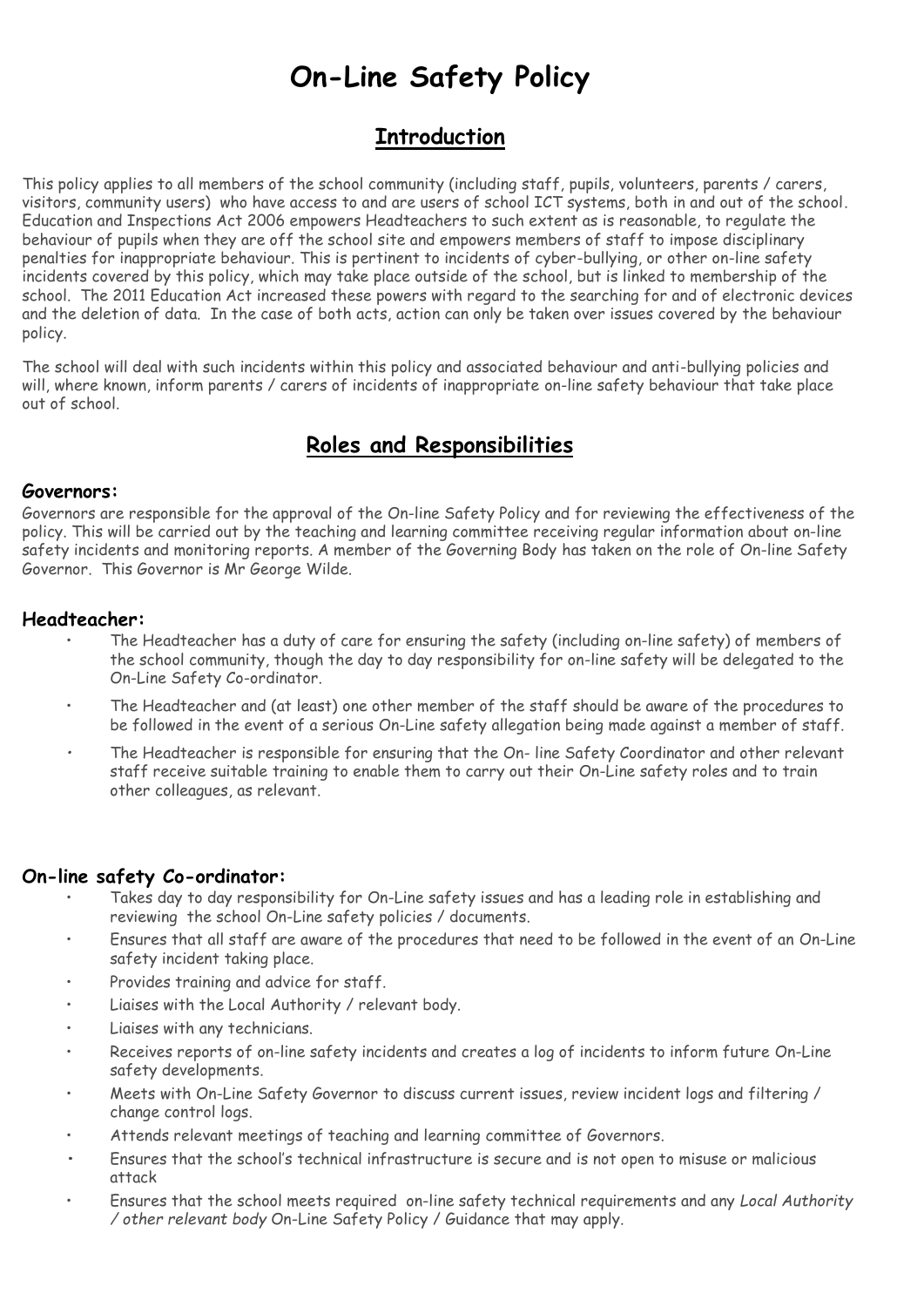- Ensures that they keep up to date with On-Line Safety technical information in order to effectively carry out their on-line safety role and to inform and update others as relevant.
- *•* Ensures that monitoring software / systems are implemented and updated as required.

### **Teaching and Support Staff**

Are responsible for ensuring that:

- **•** They have an up to date awareness of on-line safety matters and of the current school on-line safety policy and practices.
- They have read, understood and signed the Staff Acceptable Use Policy (AUP).
- They report any suspected misuse or problem to the Headteacher and On-line safety Coordinator for investigation.
- All digital communications with pupils and parents / carers should be on a professional level and only carried out using official school systems.
- On-Line safety issues are embedded in all aspects of the curriculum and other activities.
- Pupils understand and follow the on-line safety and acceptable use policies.
- Pupils have a good understanding of research skills and the need to avoid plagiarism and uphold copyright regulations.
- They monitor the use of digital technologies, mobile devices, cameras, etc in lessons and other school activities and implement current policies with regard to these devices.

### **Designated Safeguarding Lead**

Should be trained in on-line safety issues and be aware of the potential for serious child protection / safeguarding issues to arise from:

- Sharing of personal data
- Access to illegal / inappropriate materials
- Inappropriate on-line contact with adults / strangers
- Potential or actual incidents of grooming
- Cyber-bullying

#### **Pupils:**

- **•** Are responsible for using the *school* digital technology systems in accordance with the Pupil Acceptable Use Policy.
- Are developing a good understanding of research skills and the need to avoid plagiarism and uphold copyright regulations.
- Need to understand the importance of reporting abuse, misuse or access to inappropriate materials and know how to do so.
- Understand the importance of adopting good on-line safety practice when using digital technologies in and out of school and realise that the school's On-Line Safety Policy covers their actions out of school, if related to their membership of the school.

### **Parents / Carers**

Parents / Carers play a crucial role in ensuring that their children understand the need to use the internet / mobile devices in an appropriate way. The school will take every opportunity to help parents understand these issues through parents' evenings, newsletters, letters, our website and information about national / local on-line safety campaigns / literature. Parents and carers will be encouraged to support the school in promoting good on-line safety practice and to follow guidelines on the appropriate use of digital and video images taken at school events.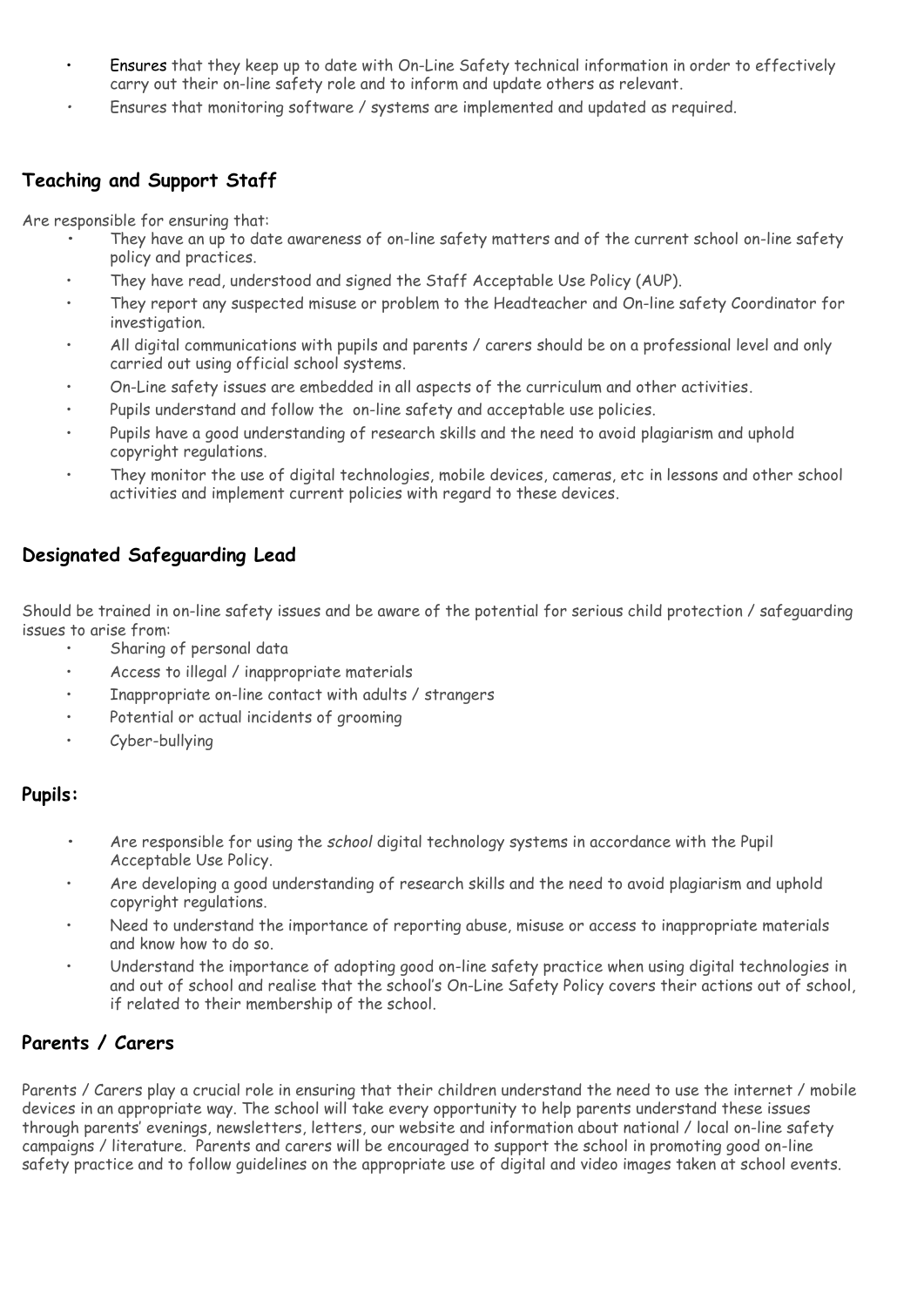## **Community Users**

Community Users who access school systems / website as part of the wider school provision will be expected to sign a Community User AUA before being provided with access to school systems.

## **Policy Statements**

#### **Education – pupils**

Whilst regulation and technical solutions are very important, their use must be balanced by educating pupils to take a responsible approach. The education of pupils in on-line safety is therefore an essential part of the school's on-line safety provision. Children and young people need the help and support of the school to recognise and avoid on-line safety risks and build their resilience.

On-Line safety should be a focus in all areas of the curriculum and staff should reinforce on-line safety messages across the curriculum. The on-line safety curriculum should be broad, relevant and provide progression, with opportunities for creative activities and will be provided in the following ways:

- A planned on-line safety curriculum, which is part of the Computing curriculum. This is reviewed regularly.
- Key on-line safety messages as part of a programme of assemblies.
- Pupils will be taught in all lessons to be critically aware of the materials / content they access on-line and be guided to validate the accuracy of information.
- When at an appropriate age, pupils will be taught to acknowledge the source of information used and to respect copyright when using material accessed on the internet.

Pupils should be helped to understand the need for the Pupil Acceptable Use Agreement and encouraged to adopt safe and responsible use both within and outside school.

Staff should act as good role models in their use of digital technologies, the internet and mobile devices

In lessons where internet use is pre-planned, it is best practice that pupils should be guided to sites checked as suitable for their use and that processes are in place for dealing with any unsuitable material that is found in internet searches.

*Where pupils are allowed to freely search the internet, staff should have carried out internet searches using the same key words prior to the lesson. Teachers will also need to be particularly vigilant in monitoring the content of the websites the young people visit when pupils are allowed to do this..* 

*Where online learning from home is taking place, clear guidelines and expectations are in place for children and parents. Live online learning is monitored by an administrative member of staff and parents are asked to be present during the lesson. The chat facility is turned off.*

### **Education – parents / carers**

Many parents and carers have only a limited understanding of on-line safety risks and issues, yet they play an essential role in the education of their children and in the monitoring / regulation of the children's on-line behaviours. Parents may underestimate how often children and young people come across potentially harmful and inappropriate material on the internet and may be unsure about how to respond.

The school will therefore seek to provide information and awareness to parents and carers through:

- Letters, newsletters, web site
- Parents' / Carers' evenings
- High profile events / campaigns eg Safer Internet Day
- Reference to the relevant web sites / publications eg [www.swgfl.org.uk](http://www.swgfl.org.uk/) [www.saferinternet.org.uk/](http://www.saferinternet.org.uk/)  <http://www.childnet.com/parents-and-carers>

### **Education & Training – Staff / Volunteers**

It is essential that all staff receive on-line safety training and understand their responsibilities, as outlined in this policy. Training will be offered as follows:

• A planned programme of formal on-line safety training will be made available to staff. This will be regularly updated and reinforced. An audit of the on-line safety training needs of all staff will be carried out regularly. SWGfL BOOST includes unlimited online webinar training for all, or nominated,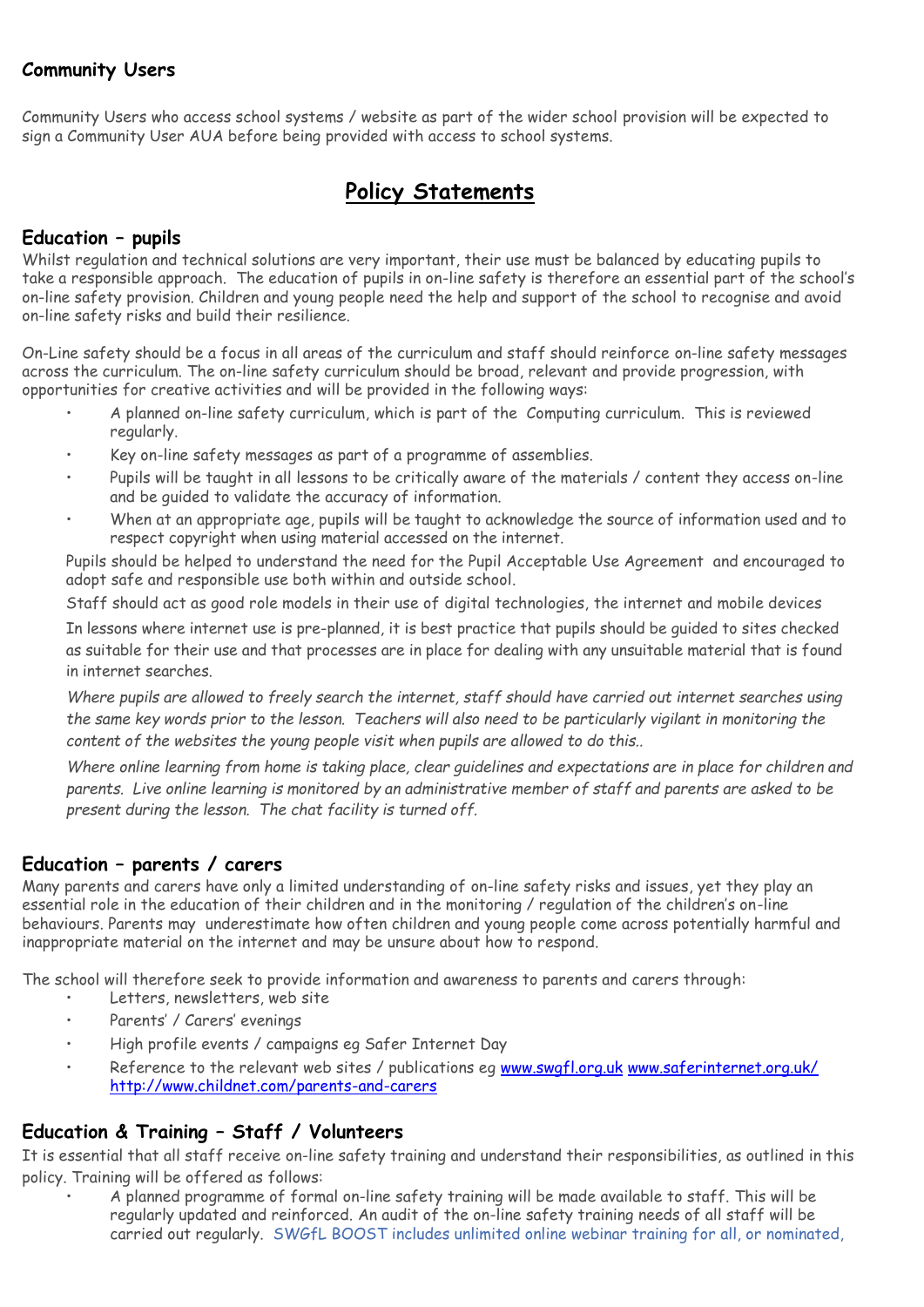staff [\(http://www.swgfl.org.uk/Staying-Safe/On-line safety-BOOST/Boost-landing-page/Boost-](http://www.swgfl.org.uk/Staying-Safe/E-Safety-BOOST/Boost-landing-page/Boost-Hub/Professional-Development)[Hub/Professional-Development\)](http://www.swgfl.org.uk/Staying-Safe/E-Safety-BOOST/Boost-landing-page/Boost-Hub/Professional-Development) It is expected that some staff will identify on-line safety as a training need within the performance management process.

- **•** All new staff should receive on-line safety training as part of their induction programme, ensuring that they fully understand the school on-line safety policy and Acceptable Use Agreements. SWGfL BOOST includes an array of presentations and resources that can be presented to new staff **(**[http://www.swgfl.org.uk/Staying-Safe/On-line safety-BOOST/Boost-landing-page/Boost-](http://www.swgfl.org.uk/Staying-Safe/E-Safety-BOOST/Boost-landing-page/Boost-Hub/Resources)[Hub/Resources\)](http://www.swgfl.org.uk/Staying-Safe/E-Safety-BOOST/Boost-landing-page/Boost-Hub/Resources)
- The On-Line Safety Coordinator will receive regular updates through attendance at LA update meetings and by reviewing guidance documents released by relevant organisations.
- This On-Line Safety policy and its updates will be presented to and discussed by staff in staff meetings / INSET days.
- The On-Line Safety Coordinator will provide advice / guidance to individuals as required. SWGfL BOOST includes an array of presentation resources that the on-line safety coordinator can access to deliver to staff [\(http://www.swgfl.org.uk/Staying-Safe/On-LineSafety-BOOST/Boost-landing](http://www.swgfl.org.uk/Staying-Safe/On-LineSafety-BOOST/Boost-landing-page/Boost-Hub/Resources)[page/Boost-Hub/Resources\)](http://www.swgfl.org.uk/Staying-Safe/On-LineSafety-BOOST/Boost-landing-page/Boost-Hub/Resources). It includes presenter notes to make it easy to confidently cascade to all staff

#### **Training – Governors**

Governors should take part in on-line safety training / awareness sessions, with particular importance for those who are responsible for on-line safety or safeguarding. This may be offered in a number of ways:

- Attendance at training provided by the Local Authority / National Governors Association / or other relevant organisation (eg SWGfL).
- Participation in school training / information sessions for staff or parents (this may include attendance at assemblies / lessons).

## **Technical – infrastructure / equipment, filtering and monitoring**

The school will be responsible for ensuring that the school infrastructure is as safe and secure as is reasonably possible and that policies and procedures approved within this policy are implemented. It will also need to ensure that the relevant people named in the above sections will be effective in carrying out their on-line safety responsibilities.

- **•** School technical systems will be managed in ways that ensure that the school meets recommended technical requirements.
- There will be regular reviews and audits of the safety and security of school technical systems.
- Servers, wireless systems and cabling must be securely located and physical access restricted.
- All users will have clearly defined access rights to school technical systems and devices.
- *•* The Head teacher and office manager are responsible for ensuring that software licence logs are accurate and up to date and that regular checks are made to reconcile the number of licences purchased against the number of software installations (Inadequate licencing could cause the school to breach the Copyright Act which could result in fines or unexpected licensing costs)
- *•* Internet access is filtered for all users. Illegal content (child sexual abuse images) is filtered by the broadband or filtering provider.
- *•* School staff regularly monitor and record the activity of users on the school technical systems, using SENSO, and users are made aware of this in the Acceptable Use Agreement.
- *•* An appropriate system is in place for users to report, to class teachers or the Hedteacher, any actual / potential technical incident / security breach to the relevant person, as agreed.
- Appropriate security measures are in place to protect the servers, firewalls, routers, wireless systems, work stations, mobile devices etc from accidental or malicious attempts which might threaten the security of the school systems and data. These are tested regularly. The school infrastructure and individual workstations are protected by up to date virus software.
- *•* An agreed policy is in place, AUP, regarding the extent of personal use that users (staff / students / pupils / community users) and their family members are allowed on school devices that may be used out of school.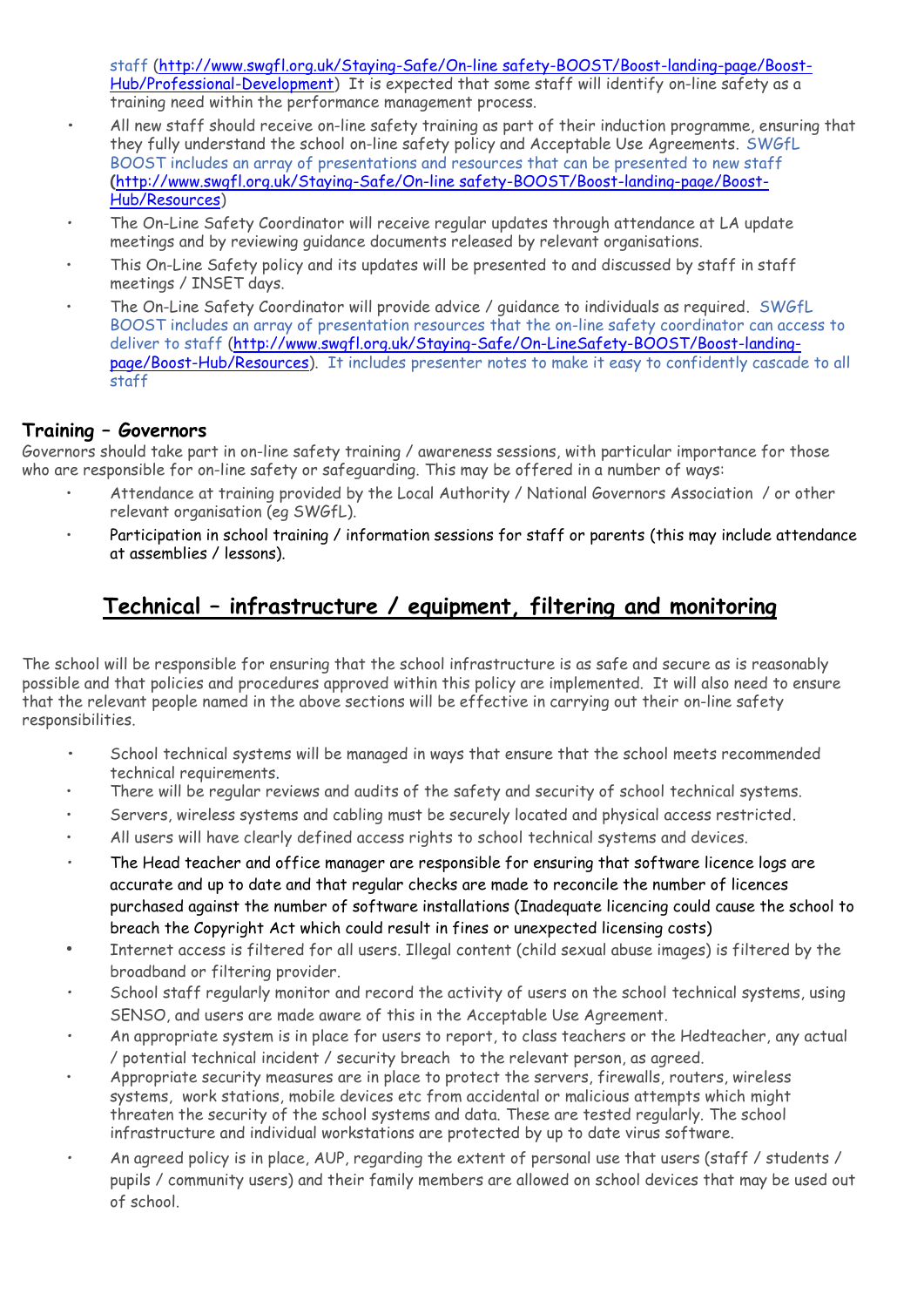- An agreed policy is in place, AUP, that allows staff to / forbids staff from downloading executable files and installing programmes on school devices.
- An agreed policy is in place, AUP, regarding the use of removable media (eg memory sticks / CDs / DVDs) by users on school devices. Personal data cannot be sent over the internet or taken off the school site unless safely encrypted or otherwise secured. (see School Personal Data Policy Template in the appendix for further detail)

## **Use of digital and video images**

The development of digital imaging technologies has created significant benefits to learning, allowing staff and pupils instant use of images that they have recorded themselves or downloaded from the internet. However, staff, parents / carers and pupils need to be aware of the risks associated with publishing digital images on the internet. Such images may provide avenues for cyberbullying to take place. Digital images may remain available on the internet forever and may cause harm or embarrassment to individuals in the short or longer term. It is common for employers to carry out internet searches for information about potential and existing employees. The school will inform and educate users about these risks and will implement policies to reduce the likelihood of the potential for harm:

- **•** When using digital images, staff should inform and educate pupils about the risks associated with the taking, use, sharing, publication and distribution of images. In particular they should recognise the risks attached to publishing their own images on the internet eg on social networking sites.
- In accordance with quidance from the Information Commissioner's Office, parents / carers are welcome to take videos and digital images of their children at school events for their own personal use (as such use is not covered by the Data Protection Act). To respect everyone's privacy and in some cases protection, these images should not be published / made publicly available on social networking sites, nor should parents / carers comment on any activities involving other *students / pupils* in the digital / video images.
- Staff and volunteers are allowed to take digital / video images to support educational aims, but must follow school policies concerning the sharing, distribution and publication of those images. Those images should only be taken on school equipment, the personal equipment of staff should not be used for such purposes.
- Care should be taken when taking digital / video images that pupils are appropriately dressed and are not participating in activities that might bring the individuals or the school into disrepute.
- Pupils must not take, use, share, publish or distribute images of others without their permission
- Photographs published on the website, or elsewhere that include pupils will be selected carefully and will comply with good practice guidance on the use of such images.
- Pupils' full names will not be used anywhere on a website, particularly in association with photographs.
- Written permission from parents or carers will be obtained before photographs of pupils are published on the school website (part of the AUA signed by parents or carers at the start of the year).
- Pupil's work can only be published with the permission of the pupil and parents or carers.

## **Data Protection**

Personal data will be recorded, processed, transferred and made available according to the Data Protection Act 2018 which states that personal data must be:

- Fairly and lawfully processed
- Processed for limited purposes
- Adequate, relevant and not excessive
- Accurate
- Kept no longer than is necessary
- Processed in accordance with the data subject's rights
- Secure
- Only transferred to others with adequate protection.

The school must ensure that:

 It will hold the minimum personal data necessary to enable it to perform its function and it will not hold it for longer than necessary for the purposes it was collected for.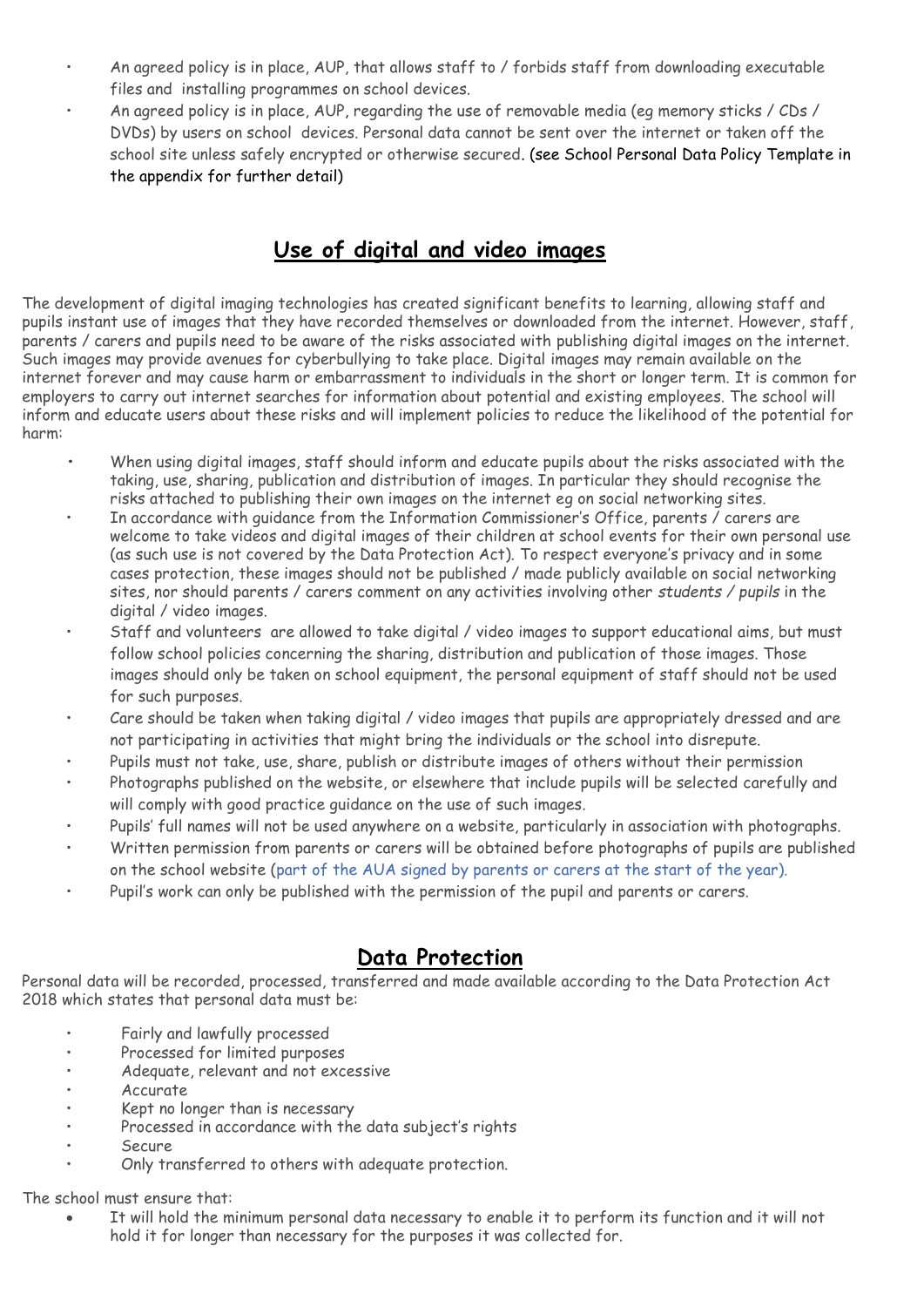- Every effort will be made to ensure that data held is accurate, up to date and that inaccuracies are corrected without unnecessary delay.
- All personal data will be fairly obtained in accordance with the "Privacy Notice" and lawfully processed in accordance with the "Conditions for Processing".
- It has a Data Protection Policy.
- It is registered as a Data Controller for the purposes of the Data Protection Act (DPA).
- It has clear and understood arrangements for the security, storage and transfer of personal data.
- Data subjects have rights of access and there are clear procedures for this to be obtained.
- There are clear and understood policies and routines for the deletion and disposal of data.
- There is a policy for reporting, logging, managing and recovering from information risk incidents.

Staff must ensure that they**:**

- **•** At all times take care to ensure the safe keeping of personal data, minimising the risk of its loss or misuse.
- Use personal data only on secure password protected computers and other devices, ensuring that they are properly "logged-off" at the end of any session in which they are using personal data.
- Transfer data using encryption and secure password protected devices.

When personal data is stored on any portable computer system, memory stick or any other removable media:

- **•** The data must be encrypted and password protected
- **•** The device must be password protected.
- **•** The device must offer approved virus and malware checking software.
- **•** The data must be securely deleted from the device, in line with school policy once it has been transferred or its use is complete.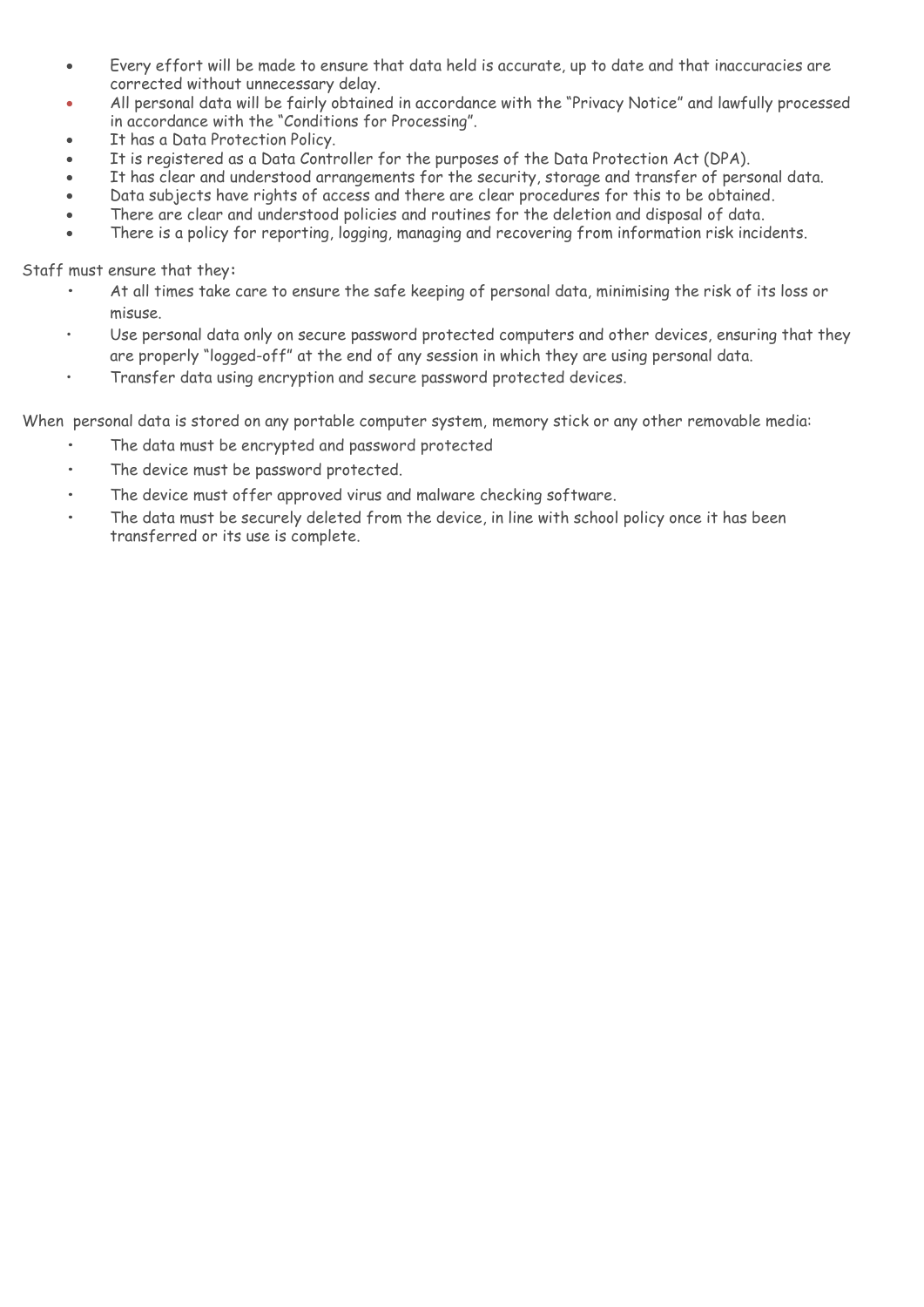## **Communications**

A wide range of rapidly developing communications technologies has the potential to enhance learning. The following table shows how the school currently considers the benefit of using these technologies for education outweighs their risks / disadvantages:

|                                                                    | 5taff & other<br>Idults |          |                          |                            | Students / Pupils |         |                          |                             |             |  |
|--------------------------------------------------------------------|-------------------------|----------|--------------------------|----------------------------|-------------------|---------|--------------------------|-----------------------------|-------------|--|
| <b>Communication Technologies</b>                                  | Not allowed             | Allowed  | Allowed at certain times | Allowed for selected staff | Not allowed       | Allowed | Allowed at certain times | lowed with staff permission | Not allowed |  |
| Mobile phones may be brought to school                             |                         | $\times$ |                          |                            | $\times$          |         |                          |                             |             |  |
| Use of mobile phones in lessons                                    | $\mathsf{X}$            |          |                          |                            | $\times$          |         |                          |                             |             |  |
| Use of mobile phones in social time                                |                         |          | $\times$                 |                            | $\times$          |         |                          |                             |             |  |
| Taking photos on mobile phones / cameras                           | X                       |          |                          |                            | $\times$          |         |                          |                             |             |  |
| Use of other mobile devices eg tablets, gaming<br>devices          | Χ                       |          |                          |                            | $\times$          |         |                          |                             |             |  |
| Use of personal email addresses in school, or on<br>school network |                         |          |                          | $\times$                   | $\times$          |         |                          |                             |             |  |
| Use of school email for personal emails                            | X                       |          |                          |                            | $\times$          |         |                          |                             |             |  |
| Use of messaging apps                                              |                         |          | $\times$                 |                            | $\times$          |         |                          |                             |             |  |
| Use of social media                                                |                         |          | $\times$                 |                            | $\times$          |         |                          |                             |             |  |
| Use of blogs                                                       |                         |          |                          | $\times$                   | $\times$          |         |                          |                             |             |  |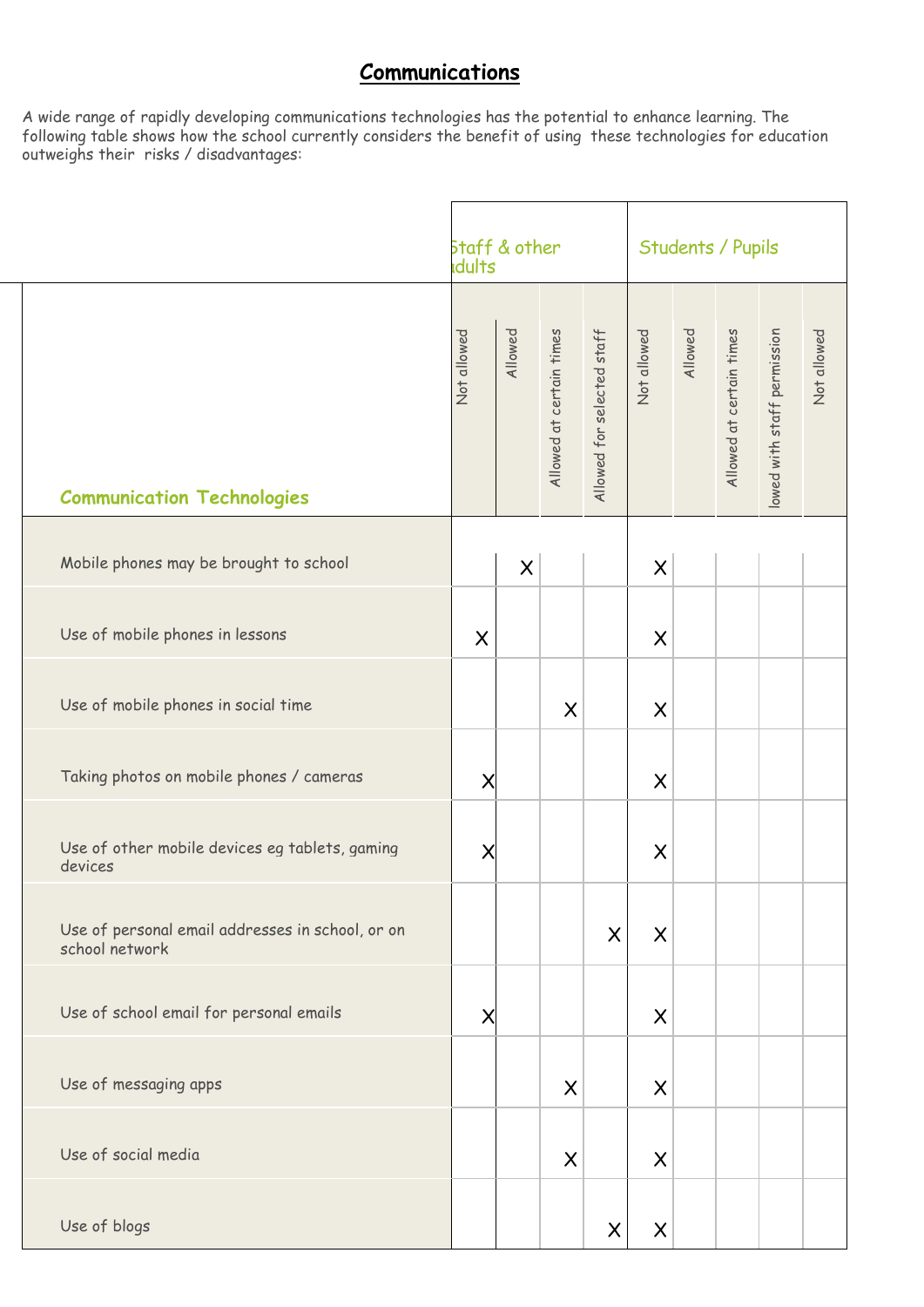When using communication technologies the school considers the following as good practice:

- **•** The official school email service may be regarded as safe and secure and is monitored. Users should be aware that email communications are monitored. Staff and pupils should therefore use only the school email service to communicate with others when in school, or on school systems (eg by remote access).
- Users must immediately report, to the nominated person in accordance with the school policy, the receipt of any communication that makes them feel uncomfortable, is offensive, discriminatory, threatening or bullying in nature and must not respond to any such communication. (SWGfL BOOST includes an anonymous reporting app Whisper - [http://www.swgfl.org.uk/Staying-Safe/On-LineSafety-](http://www.swgfl.org.uk/Staying-Safe/On-LineSafety-BOOST/Boost-landing-page/Boost-Hub/SWGfL-Whisper)[BOOST/Boost-landing-page/Boost-Hub/SWGfL-Whisper\)](http://www.swgfl.org.uk/Staying-Safe/On-LineSafety-BOOST/Boost-landing-page/Boost-Hub/SWGfL-Whisper)
- Any digital communication between staff and pupils or parents / carers (email, chat, VLE etc) must be professional in tone and content. These communications may only take place on official (monitored) school. Personal email addresses, text messaging or social media must not be used for these communications.
- Pupils should be taught about on-line safety issues, such as the risks attached to the sharing of personal details. They should also be taught strategies to deal with inappropriate communications and be reminded of the need to communicate appropriately when using digital technologies.
- Personal information should not be posted on the school website and only official email addresses should be used to identify members of staff.

## **Social Media - Protecting Professional Identity**

All schools and local authorities have a duty of care to provide a safe learning environment for pupils and staff. Schools and local authorities could be held responsible, indirectly for acts of their employees in the course of their employment. Staff members who harass, cyberbully, discriminate on the grounds of sex, race or disability or who defame a third party may render the school or local authority liable to the injured party. Reasonable steps to prevent predictable harm must be in place.

The school provides the following measures to ensure reasonable steps are in place to minimise risk of harm to pupils, staff and the school through limiting access to personal information:

Clear reporting guidance, including responsibilities, procedures and sanctions.

School staff should ensure that:

- No reference should be made in social media to pupils, parents / carers or school staff.
- They do not engage in online discussion on personal matters relating to members of the school community.
- Personal opinions should not be attributed to the school or local authority.
- Security settings on personal social media profiles are regularly checked to minimise risk of loss of personal information.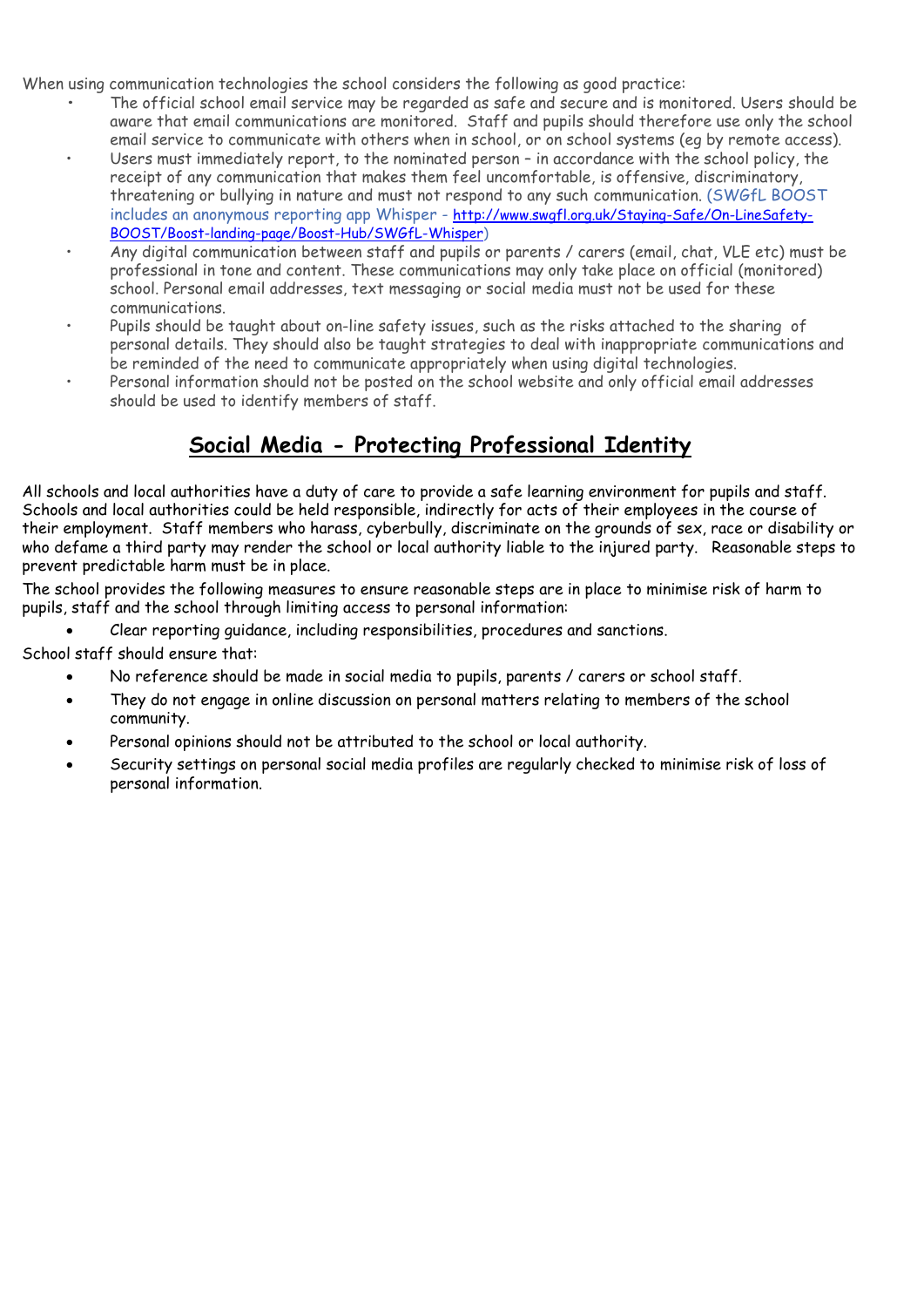## **Unsuitable / inappropriate activities**

The school believes that the activities referred to in the following section would be inappropriate in a school context and that users, as defined below, should not engage in these activities in school or outside school when using school equipment or systems. The school policy restricts usage as follows:

| <b>User Actions</b>                                                                                                                                                 |                                                                                                                                                                                  | Acceptable | t<br>certain times<br>Acceptable | for nominated<br>Acceptable<br>users | Unacceptable | Unacceptable<br>and illegal |
|---------------------------------------------------------------------------------------------------------------------------------------------------------------------|----------------------------------------------------------------------------------------------------------------------------------------------------------------------------------|------------|----------------------------------|--------------------------------------|--------------|-----------------------------|
| Users shall<br>not visit<br><b>Internet</b>                                                                                                                         | Child sexual abuse images - The making, production or distribution of<br>indecent images of children. Contrary to The Protection of Children Act<br>1978                         |            |                                  |                                      |              | $\times$                    |
| sites, make,<br>post,                                                                                                                                               | Grooming, incitement, arrangement or facilitation of sexual acts against<br>children Contrary to the Sexual Offences Act 2003.                                                   |            |                                  |                                      |              | X                           |
| download.<br>upload, data<br>transfer,                                                                                                                              | Possession of an extreme pornographic image (grossly offensive,<br>disgusting or otherwise of an obscene character) Contrary to the<br>Criminal Justice and Immigration Act 2008 |            |                                  |                                      |              | X                           |
| communicate<br>or pass on,<br>material,                                                                                                                             | criminally racist material in UK - to stir up religious hatred (or hatred<br>on the grounds of sexual orientation) - contrary to the Public Order Act<br>1986                    |            |                                  |                                      |              | $\times$                    |
| remarks.<br>proposals or                                                                                                                                            | pornography                                                                                                                                                                      |            |                                  |                                      | $\times$     |                             |
| comments that<br>contain or                                                                                                                                         | promotion of any kind of discrimination                                                                                                                                          |            |                                  |                                      | X            |                             |
| relate to:                                                                                                                                                          | threatening behaviour, including promotion of physical violence or mental<br>harm                                                                                                |            |                                  |                                      |              |                             |
|                                                                                                                                                                     | any other information which may be offensive to colleagues or breaches<br>the integrity of the ethos of the school or brings the school into<br>disrepute                        |            |                                  |                                      | X            |                             |
| Using school systems to run a private business                                                                                                                      |                                                                                                                                                                                  |            |                                  | $\times$                             |              |                             |
| Using systems, applications, websites or other mechanisms that bypass the filtering or other<br>safeguards employed by the school / academy                         |                                                                                                                                                                                  |            |                                  |                                      | $\times$     |                             |
| Infringing copyright                                                                                                                                                |                                                                                                                                                                                  |            |                                  | X                                    |              |                             |
| Revealing or publicising confidential or proprietary information (eg financial / personal information,<br>databases, computer / network access codes and passwords) |                                                                                                                                                                                  |            |                                  |                                      | X            |                             |
|                                                                                                                                                                     | Creating or propagating computer viruses or other harmful files                                                                                                                  |            |                                  |                                      | Χ            |                             |
|                                                                                                                                                                     | Unfair usage (downloading / uploading large files that hinders others in their use of the internet)                                                                              |            |                                  |                                      | X            |                             |
| On-line gaming (educational)                                                                                                                                        |                                                                                                                                                                                  |            | X                                |                                      |              |                             |
| On-line gaming (non educational)                                                                                                                                    |                                                                                                                                                                                  |            |                                  |                                      | X            |                             |
| On-line gambling                                                                                                                                                    |                                                                                                                                                                                  |            |                                  |                                      | $\times$     |                             |
| On-line shopping / commerce                                                                                                                                         |                                                                                                                                                                                  |            |                                  |                                      | X            |                             |
| File sharing                                                                                                                                                        |                                                                                                                                                                                  |            |                                  |                                      | X            |                             |
| Use of social media                                                                                                                                                 |                                                                                                                                                                                  |            |                                  |                                      |              |                             |
| Use of messaging apps                                                                                                                                               |                                                                                                                                                                                  |            | X                                |                                      |              |                             |
| Use of video broadcasting eg Youtube                                                                                                                                |                                                                                                                                                                                  |            | X                                |                                      |              |                             |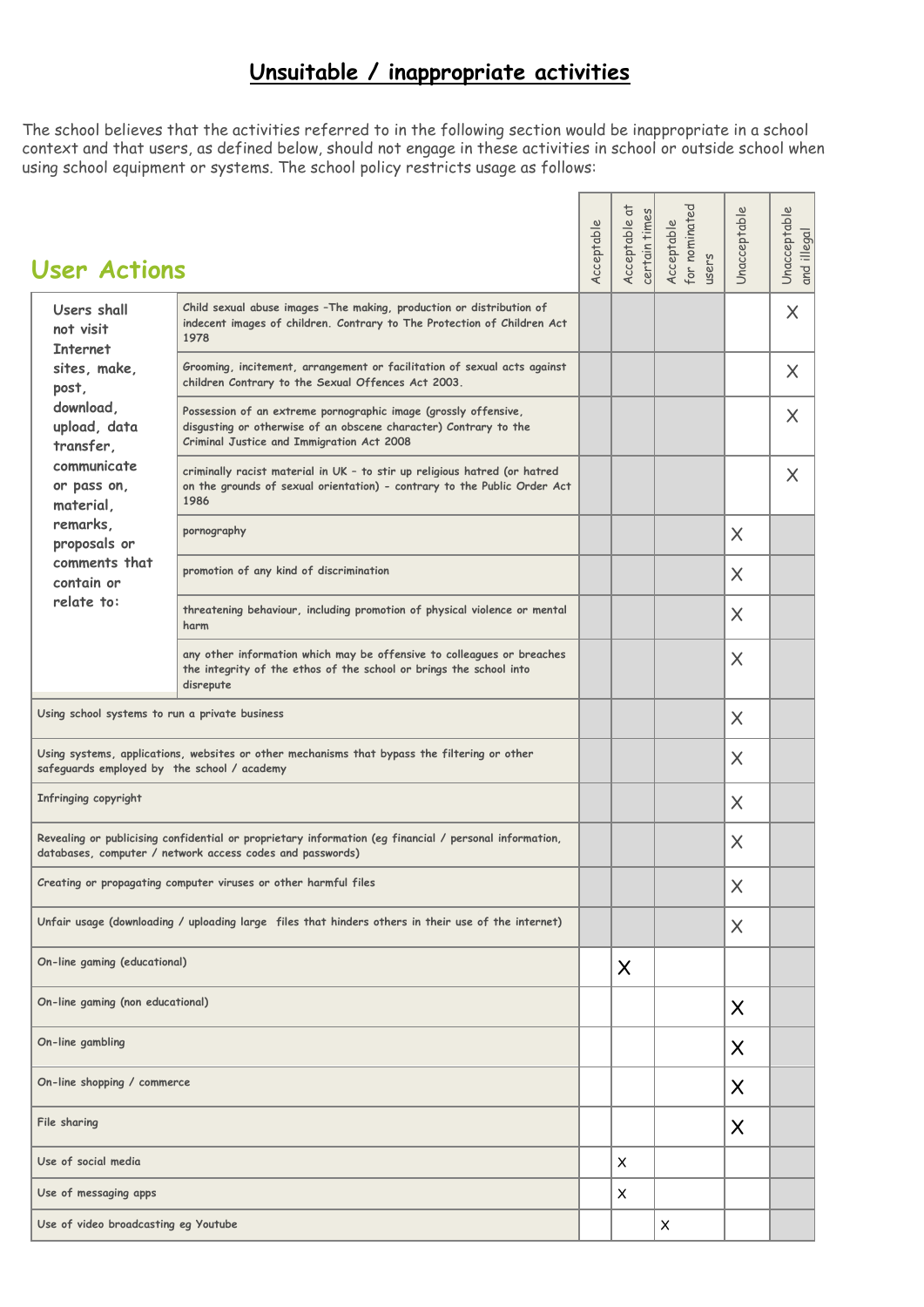## **Responding to incidents of misuse**

#### **Illegal Incidents**

**If there is any suspicion that the web site(s) concerned may contain child abuse images, or if there is any other suspected illegal activity, refer to the right hand side of the Flowchart (below and appendix) for responding to online safety incidents and report immediately to the police.** 



## **Other Incidents**

It is hoped that all members of the school community will be responsible users of digital technologies, who understand and follow school policy. However, there may be times when infringements of the policy could take place, through careless or irresponsible or, very rarely, through deliberate misuse.

**In the event of suspicion, all steps in this procedure should be followed:**

- Have more than one member of staff involved in this process. This is vital to protect individuals if accusations are subsequently reported.
- Conduct the procedure using a designated computer that will not be used by young people and if necessary can be taken off site by the police should the need arise. Use the same computer for the duration of the procedure.
- It is important to ensure that the relevant staff should have appropriate internet access to conduct the procedure, but also that the sites and content visited are closely monitored and recorded (to provide further protection).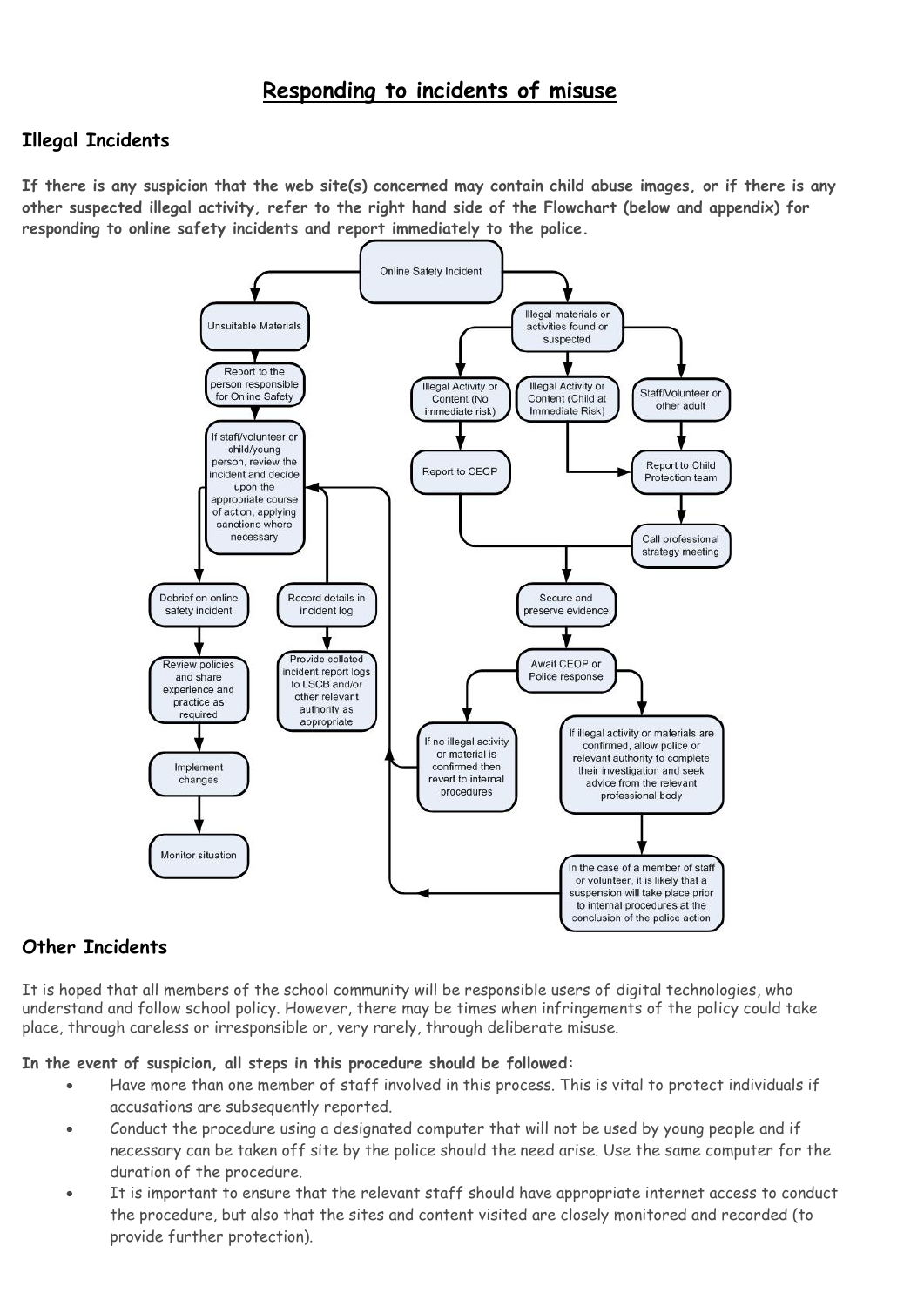- Record the url of any site containing the alleged misuse and describe the nature of the content causing concern. It may also be necessary to record and store screenshots of the content on the machine being used for investigation. These may be printed, signed and attached to the form (except in the case of images of child sexual abuse – see below)
- Once this has been completed and fully investigated the group will need to judge whether this concern has substance or not. If it does then appropriate action will be required and could include the following:
	- Internal response or discipline procedures
	- Involvement by Local Authority or national / local organisation (as relevant).
	- Police involvement and/or action
- **If content being reviewed includes images of Child abuse then the monitoring should be halted and referred to the Police immediately. Other instances to report to the police would include:**
	- *•* Incidents of 'grooming' behaviour
	- *•* The sending of obscene materials to a child
	- Adult material which potentially breaches the Obscene Publications Act
	- *•* Criminally racist material
	- Other criminal conduct, activity or materials
- **Isolate the computer in question as best you can. Any change to its state may hinder a later police investigation.**

It is important that all of the above steps are taken as they will provide an evidence trail for the school and possibly the police and demonstrate that visits to these sites were carried out for child protection purposes. The completed form should be retained by the group for evidence and reference purposes.

## **School Actions & Sanctions**

It is more likely that the school will need to deal with incidents that involve inappropriate rather than illegal misuse. It is important that any incidents are dealt with as soon as possible in a proportionate manner, and that members of the school community are aware that incidents have been dealt with. It is intended that incidents of misuse will be dealt with through normal behaviour / disciplinary procedures.

## **Students / Pupils**

| Incidents:                                                                                                                                                         | Refer to class teacher | Refer to Head teacher | Police<br>Refer to | Refer to technician for action<br>etc<br>re filtering / security | / carers<br>Inform parents | Removal of internet access<br>rights | Warning  | Further sanction eg detention / $\hspace{0.1mm}$<br>exclusion |
|--------------------------------------------------------------------------------------------------------------------------------------------------------------------|------------------------|-----------------------|--------------------|------------------------------------------------------------------|----------------------------|--------------------------------------|----------|---------------------------------------------------------------|
| Deliberately accessing or trying to access material<br>that could be considered illegal (see list in earlier<br>section on unsuitable / inappropriate activities). |                        | $\times$              | $\times$           |                                                                  |                            |                                      |          |                                                               |
| Unauthorised use of non-educational sites during lessons                                                                                                           | $\times$               |                       |                    |                                                                  |                            | $\times$                             | $\times$ |                                                               |
| Unauthorised use of mobile phone / digital camera /<br>other mobile device                                                                                         |                        | $\sf X$               |                    |                                                                  |                            |                                      |          |                                                               |
| Unauthorised use of social media / messaging apps /<br>personal email                                                                                              |                        | $\sf X$               |                    |                                                                  |                            |                                      |          |                                                               |
| Unauthorised downloading or uploading of files                                                                                                                     |                        | $\sf X$               |                    |                                                                  |                            | $\times$                             | $\times$ |                                                               |
| Allowing others to access school network by sharing<br>username and passwords                                                                                      |                        | $\times$              |                    |                                                                  |                            | X                                    | $\times$ |                                                               |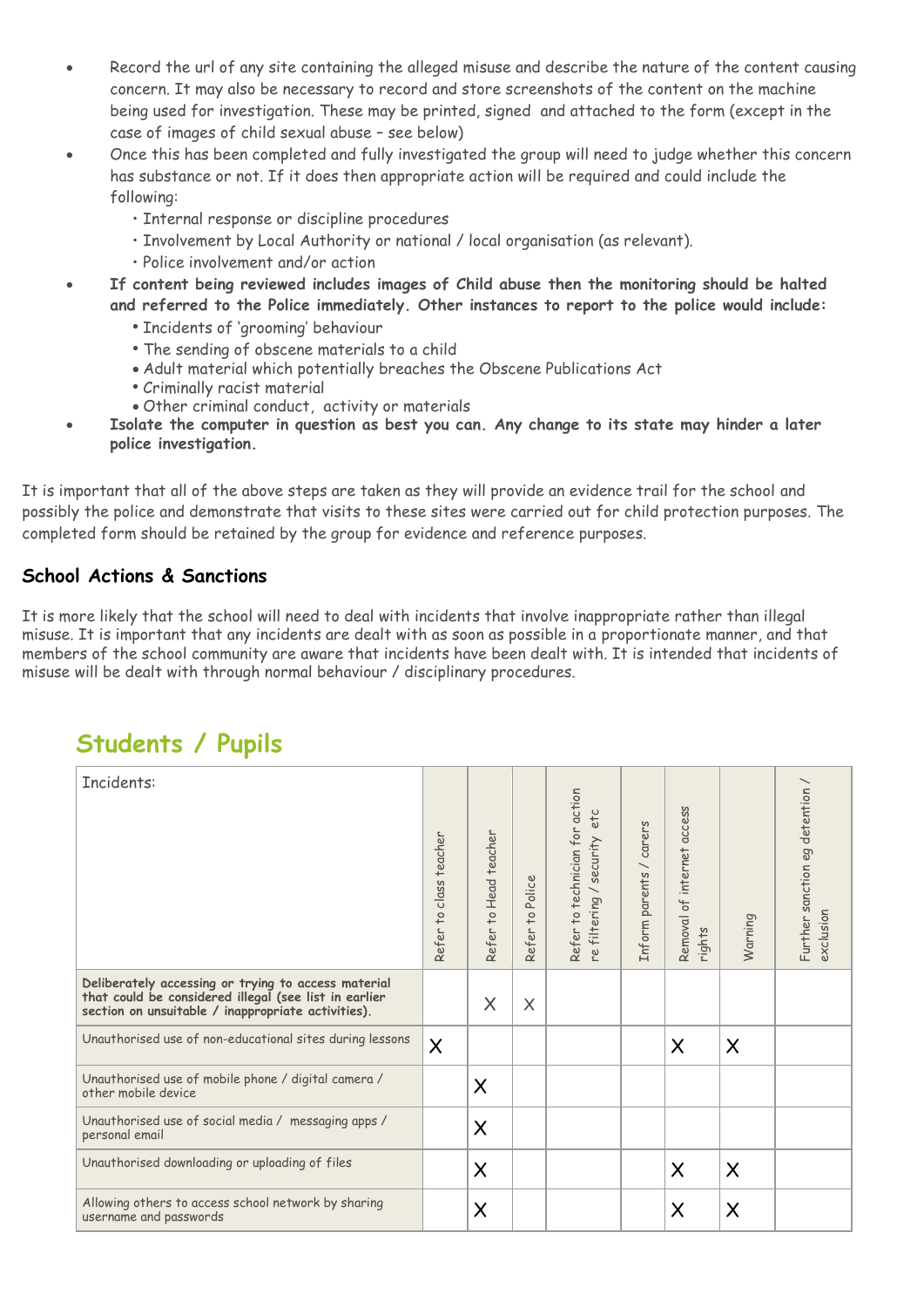| Attempting to access or accessing the school network,<br>using another pupil's account                                        |                         | $\times$ |              |          |          | $\times$                  | X        |          |
|-------------------------------------------------------------------------------------------------------------------------------|-------------------------|----------|--------------|----------|----------|---------------------------|----------|----------|
| Attempting to access or accessing the school network,<br>using the account of a member of staff                               |                         | $\times$ |              |          |          | $\times$                  | $\times$ |          |
| Corrupting or destroying the data of other users                                                                              | X                       | $\times$ |              |          |          |                           |          | X        |
| Sending an email, text or message that is regarded as<br>offensive, harassment or of a bullying nature                        |                         | $\times$ | $\times$     |          | X        | $\times$                  |          | X        |
| Continued infringements of the above, following previous<br>warnings or sanctions                                             |                         | $\times$ |              | X        | $\times$ | $\times$                  | $\times$ | X        |
| Actions which could bring the school into disrepute or<br>breach the integrity of the ethos of the school                     |                         | $\times$ |              |          | X        | $\boldsymbol{\mathsf{X}}$ | $\times$ | $\times$ |
| Using proxy sites or other means to subvert the school's<br>filtering system                                                  |                         | $\times$ |              | $\times$ | $\times$ | $\boldsymbol{\mathsf{X}}$ | $\times$ | X        |
| Accidentally accessing offensive or pornographic<br>material and failing to report the incident                               | $\overline{\mathsf{X}}$ | $\times$ |              | X        |          |                           |          |          |
| Deliberately accessing or trying to access offensive or<br>pornographic material                                              | $\times$                | $\times$ | $\mathsf{X}$ | $\times$ | $\times$ | $\times$                  | $\times$ | X        |
| Receipt or transmission of material that infringes the<br>copyright of another person or infringes the Data<br>Protection Act | $\times$                | $\times$ |              | X        | $\times$ | $\times$                  | X        |          |

## **Staff Actions / Sanctions**

| Refer to line manager | Refer to Headteacher Principal | Refer to Local Authority / HR | Refer to Police | etc<br>Staff for action re filtering<br>Refer to Technical Support | Warning  | Suspension | Disciplinary action |
|-----------------------|--------------------------------|-------------------------------|-----------------|--------------------------------------------------------------------|----------|------------|---------------------|
|                       | $\times$                       | $\times$                      | $\times$        |                                                                    |          |            |                     |
| $\times$              | $\times$                       |                               |                 | X                                                                  | $\times$ |            |                     |
| $\times$              | $\times$                       | $\times$                      |                 | $\times$                                                           | $\times$ |            |                     |
|                       | $\times$                       |                               |                 | $\times$                                                           | $\times$ |            | X                   |
| $\sf X$               | $\times$                       |                               |                 | X                                                                  | $\times$ |            |                     |
| $\times$              | $\times$                       | $\times$                      |                 | $\times$                                                           | $\times$ | $\times$   | X                   |
| $\times$              | $\times$                       | $\times$                      |                 | X                                                                  | $\times$ | $\times$   | $\times$            |
| $\times$              | $\times$                       | $\times$                      | $\times$        | $\times$                                                           | $\times$ | $\times$   | $\times$            |
|                       |                                |                               |                 |                                                                    |          |            |                     |